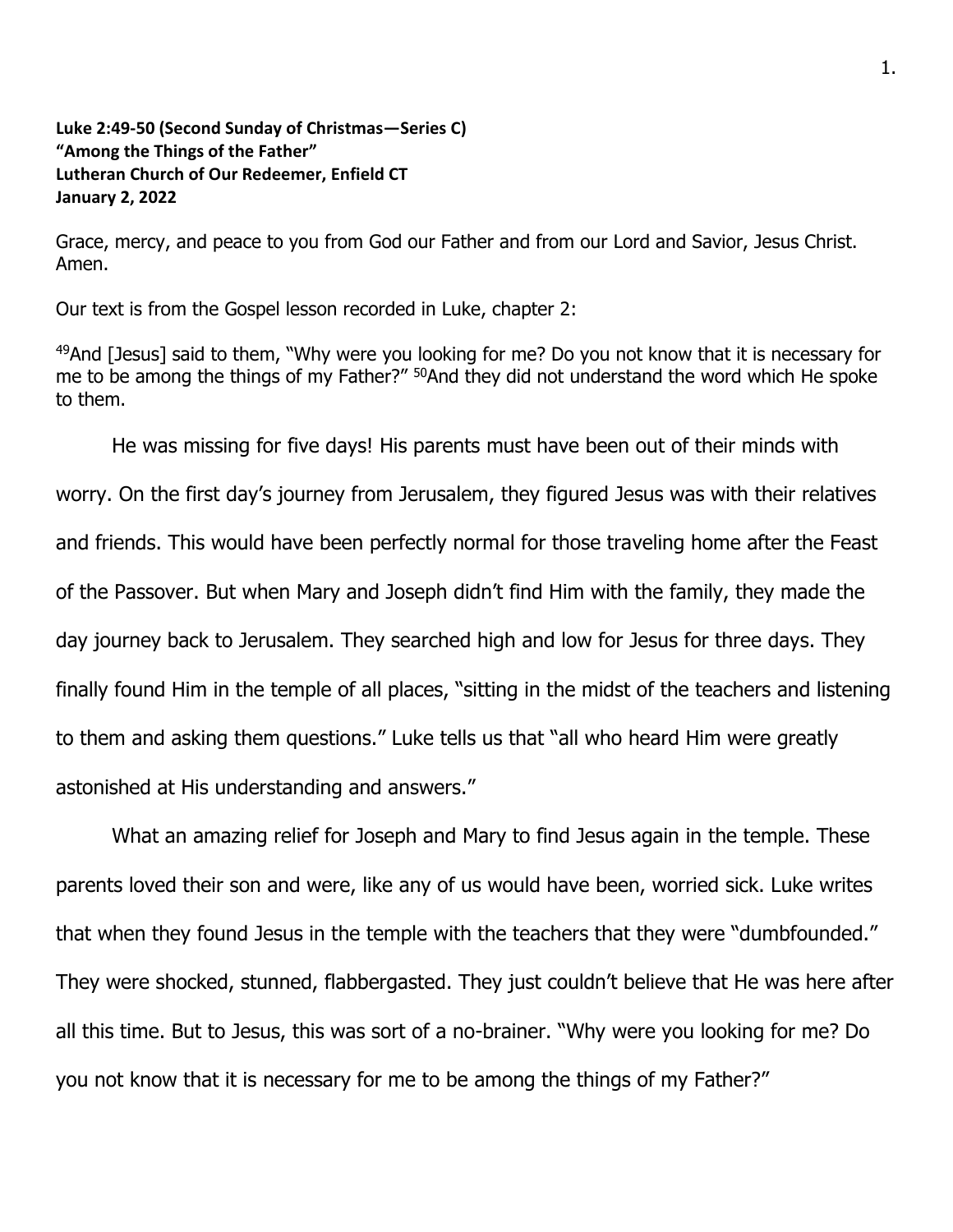This is by no means a saying of disrespect to either Mary, His mother, nor to Joseph, His earthly father. Jesus speaks about who He is as the divine Son of God and what He must do as the Son concerned with God the Father's business in the Father's house. This clearly shows that Jesus is not ignorant of who He is, as some have portrayed Him over the decades. Jesus is not someone who has to "discover Himself" or find out who He really is, or thinks He is. Jesus is the divine Son of God in human flesh and blood. He humbled Himself by becoming fully human. The eternal Son in flesh and blood now had to grow and develop just the way you and I have over the years. The all-knowing God had to continue to "advance in wisdom and stature."

Jesus assumed our humanity and He lived it out. Stepping into the world of biology, God the Son was conceived by the power of the Holy Spirit in the womb of the virgin Mary. He was a zygote and then a blastocyst, then an embryo and next a fetus. He was born in the humbleness of little Bethlehem and laid in a manger as a newborn infant. As a toddler, magi from the east presented Him gifts of gold, frankincense, and myrrh. Jesus grew as a child, and in our text at 12 years old, He was sitting with the teachers in the temple, talking theology! Jesus would continue to grow and develop. The next time we meet Him in the Gospels is at age 30, at the beginning of His public ministry, with His baptism in the Jordan River by John.

Jesus knows who He is. He knows His Father in heaven and the mission that He has received from the Father to be the Savior of the world. As God the Father told Jospeh through the angel Gabriel, "You shall call his name Jesus, for he will save his people from their sins" (Matt. 1:21 ESV). Jesus means "Yahweh saves."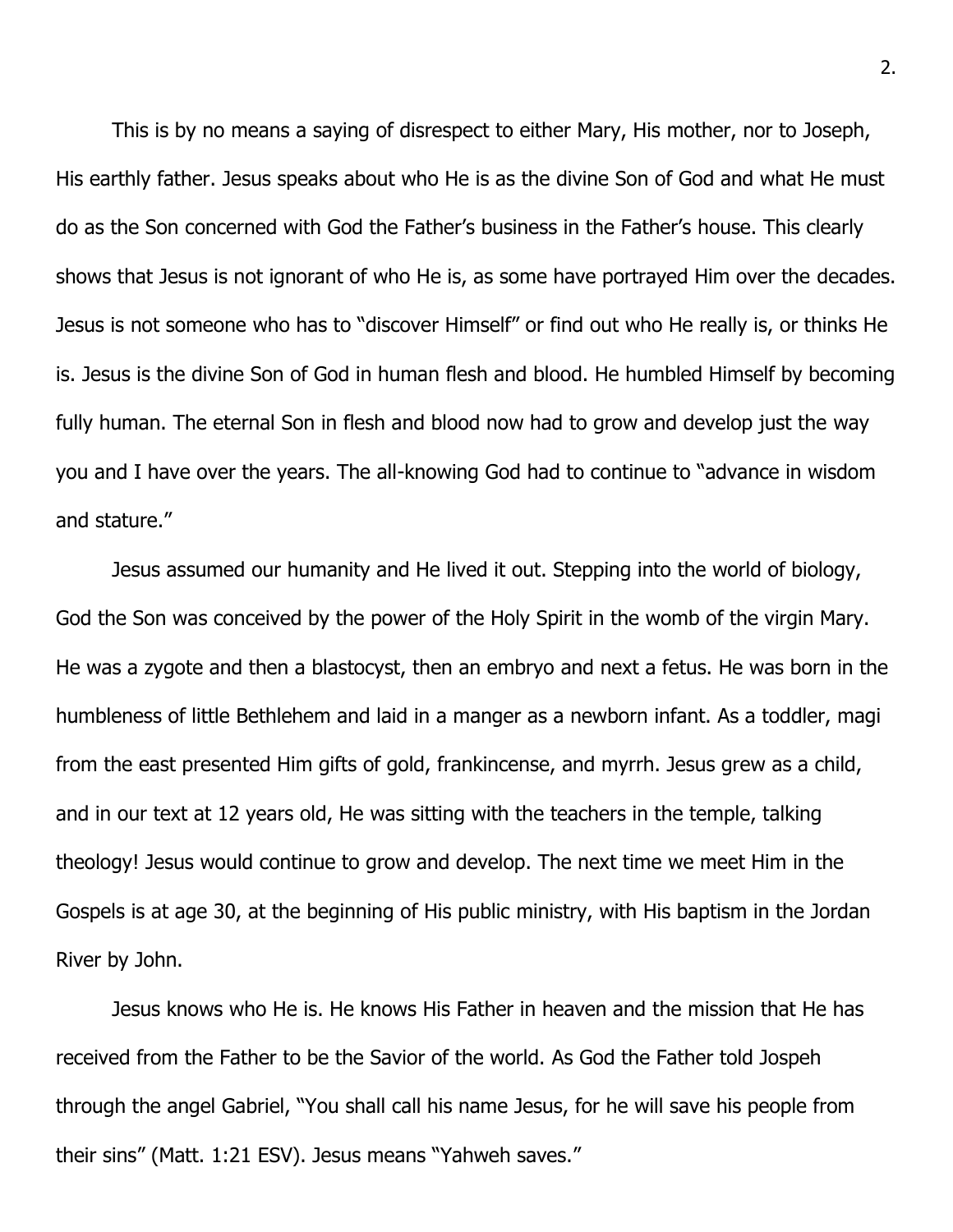And so Jesus must be "among the things" of His Father. Jesus must be present in the house of His Father, where the Father's business is transacted, among those to whom this business has been entrusted. In the temple, sacrifices were repeated daily for the sins of the people. This is Father's business, forgiving sins by accepting the sacrifice, receiving the blood of animals as a sacrifice of atonement for the sins of the people. As the writer of the Book of Hebrews explains, "Indeed, under the law almost everything is purified with blood, and without the shedding of blood there is no forgiveness of sins" (Heb. 9:22 ESV). But we are also told, "For since the law has but a shadow of the good things to come instead of the true form of these realities, it can never, by the same sacrifices that are continually offered every year, make perfect those who draw near. . . . But in these sacrifices there is a reminder of sins every year. For it is impossible for the blood of bulls and goats to take away sins" (Heb. 10:1–4 ESV).

With every bloody sacrifice in the temple, you would see the consequence of your sindeath. The animal's blood was a substitute for your life. The blood of a sheep or goat or bull was offered to God in your place. Its shed blood made satisfaction for the guilt and punishment of your sins until the time of the next sacrifice.

Talk about rubbing sin in your face! Precisely! This is the work of God's Law; it shows us that we have not loved God with all our heart, soul, mind, and strength, nor have we loved our neighbors as ourselves. We have all fallen short of the glory of God, missed the mark, failed completely to be the people God demands that we be in His commandments (Rom 3:23). Take for example the setting of our text. Jesus is in the Father's house, learning and growing in the Word of God from those called by God to teach that Word. How often do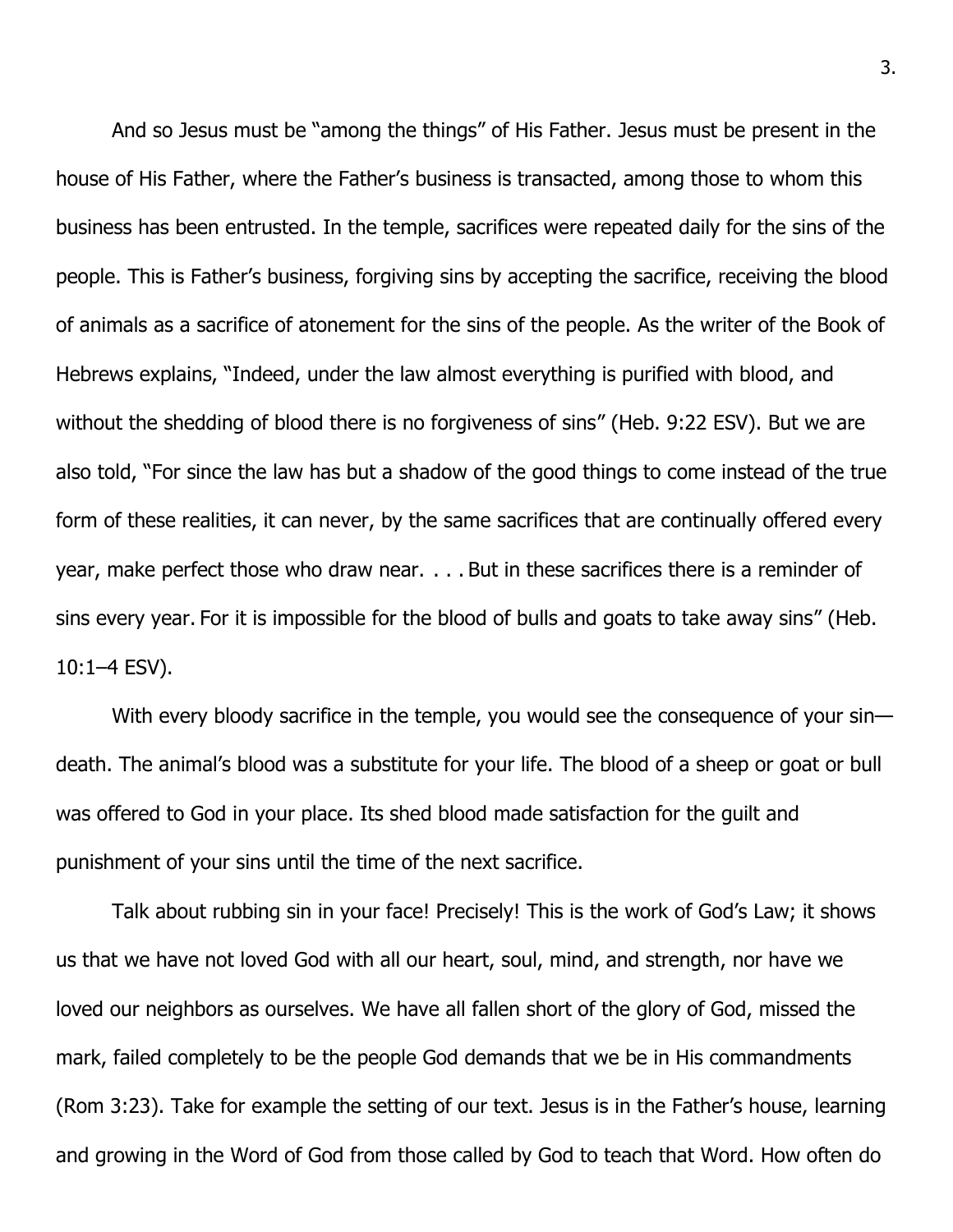we despise and neglect God's Word by failing to gather together in worship to receive His Word and Sacraments? God tells us not to neglect "to meet together, as is the habit of some, but encouraging one another, and all the more as you see the Day drawing near" (Heb. 10:25 ESV). We are, like Jesus, to devote ourselves to God's Word in private devotion and public worship, and that means being here in God's house, with your sisters and brothers in Christ, hearing the Word and receiving the Body and Blood of Christ in His Supper. It is vital for believers to gather together with fellow Christians in our Father's house, to be among the things of our Father. No, not among animal sacrifices, but in the presence of the one, true Lamb of God who takes away the sin of the world, Jesus Christ.

As true God and true Man with ordinary human blood and flesh, Jesus lived a perfect life under God's Law and then He died the death we deserve. Shedding His own blood on the cross, Jesus offered His life in exchange for the life of the world. His blood is the required blood covering for the world's sins, for your sins. In Holy Baptism, Jesus sprinkles us with His most holy blood, blood that He has taken in the presence of His Father. He sprinkles us on the outside to cleanse us and pardon our sins, and to set us apart as His holy people to serve God in our callings, our vocations, of parent, child, sibling, citizen, teacher, and student. In the Lord's Supper, He sprinkles us internally to set us apart to serve in the heavenly temple with angels, archangels, and all the company of heaven, praising God for our Blood Covering—Jesus, the Lamb who was slain for us. $<sup>1</sup>$ </sup>

<sup>4.</sup>

<sup>&</sup>lt;sup>1</sup> The Lutheran Study Bible (St. Louis: Concordia, 2009), 2117.